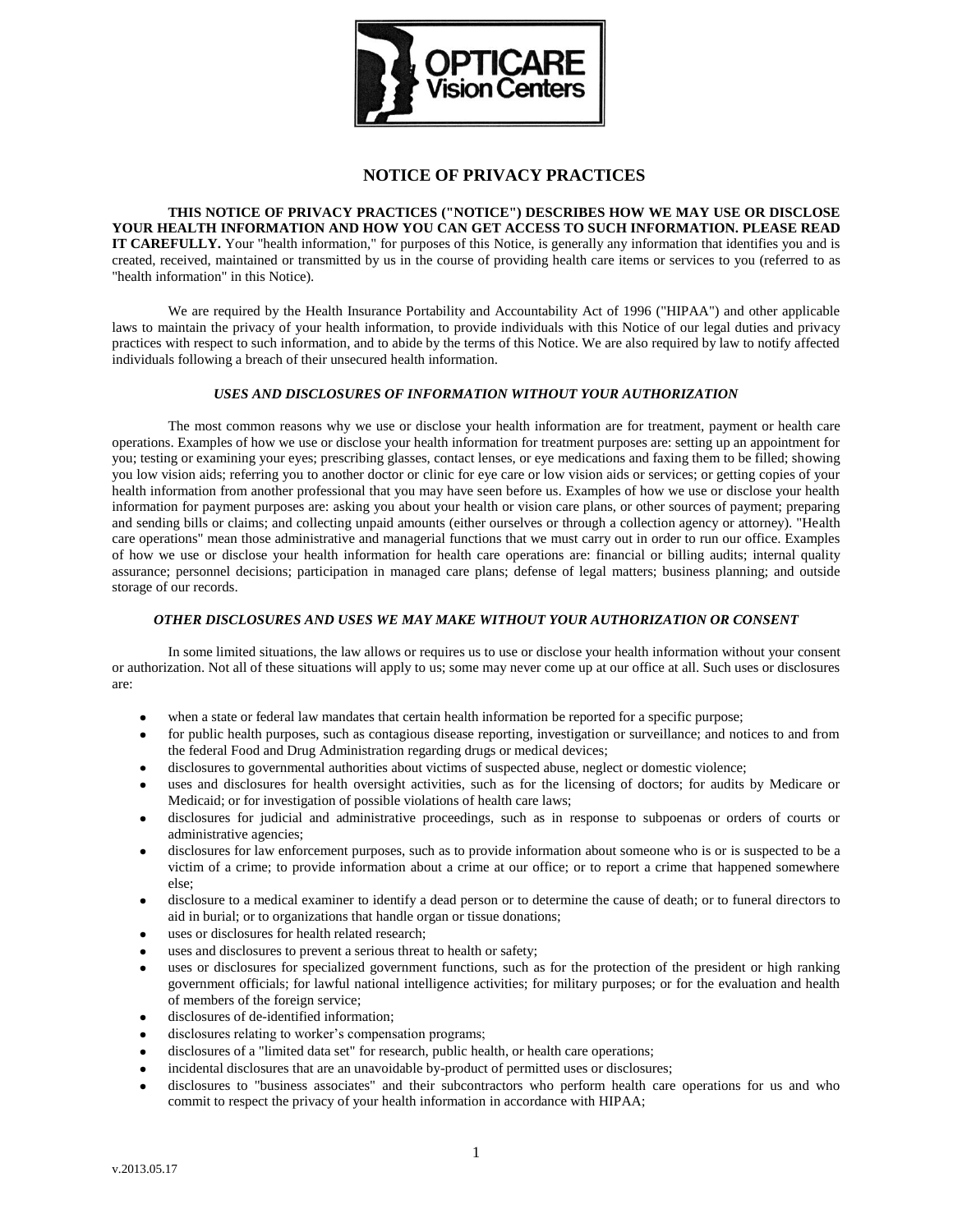

[specify other uses and disclosures affected by state law].

Unless you object, we will also share relevant information about your care with any of your personal representatives who are helping you with your eye care. Upon your death, we may disclose to your family members or to other persons who were involved in your care or payment for heath care prior to your death (such as your personal representative) health information relevant to their involvement in your care unless doing so is inconsistent with your preferences as expressed to us prior to your death.

#### *SPECIFIC USES AND DISCLOSURES OF INFORMATION REQUIRING YOUR AUTHORIZATION*

The following are some specific uses and disclosures we may not make of your health information **without** your authorization:

**Marketing activities.** We must obtain your authorization prior to using or disclosing any of your health information for marketing purposes unless such marketing communications take the form of face-to-face communications we may make with individuals or promotional gifts of nominal value that we may provide. If such marketing involves financial payment to us from a third party your authorization must also include consent to such payment.

Sale of health information. We do not currently sell or plan to sell your health information and we must seek your authorization prior to doing so.

**Psychotherapy notes.** Although we do not create or maintain psychotherapy notes on our patients, we are required to notify you that we generally must obtain your authorization prior to using or disclosing any such notes.

### *YOUR RIGHTS TO PROVIDE AN AUTHORIZATION FOR OTHER USES AND DISCLOSURES*

- Other uses and disclosures of your health information that are not described in this Notice will be made only with your written authorization.
- You may give us written authorization permitting us to use your health information or to disclose it to anyone for any purpose.
- We will obtain your written authorization for uses and disclosures of your health information that are not identified in this Notice or are not otherwise permitted by applicable law.
- We must agree to your request to restrict disclosure of your health information to a health plan if the disclosure is for the purpose of carrying out payment or health care operations and is not otherwise required by law and such information pertains solely to a health care item or service for which you have paid in full (or for which another person other than the health plan has paid in full on your behalf).

Any authorization you provide to us regarding the use and disclosure of your health information may be revoked by you in writing at any time. After you revoke your authorization, we will no longer use or disclose your health information for the reasons described in the authorization. However, we are generally unable to retract any disclosures that we may have already made with your authorization. We may also be required to disclose health information as necessary for purposes of payment for services received by you prior to the date you revoked your authorization.

## *YOUR INDIVIDUAL RIGHTS*

You have many rights concerning the confidentiality of your health information. You have the right:

- **To request restrictions on the health information we may use and disclose for treatment, payment and health**   $\bullet$ **care operations.** We are not required to agree to these requests. To request restrictions, please send a written request to us at the address below.
- **To receive confidential communications of health information about you in any manner other than described in our authorization request form**. You must make such requests in writing to the address below. However, we reserve the right to determine if we will be able to continue your treatment under such restrictive authorizations.